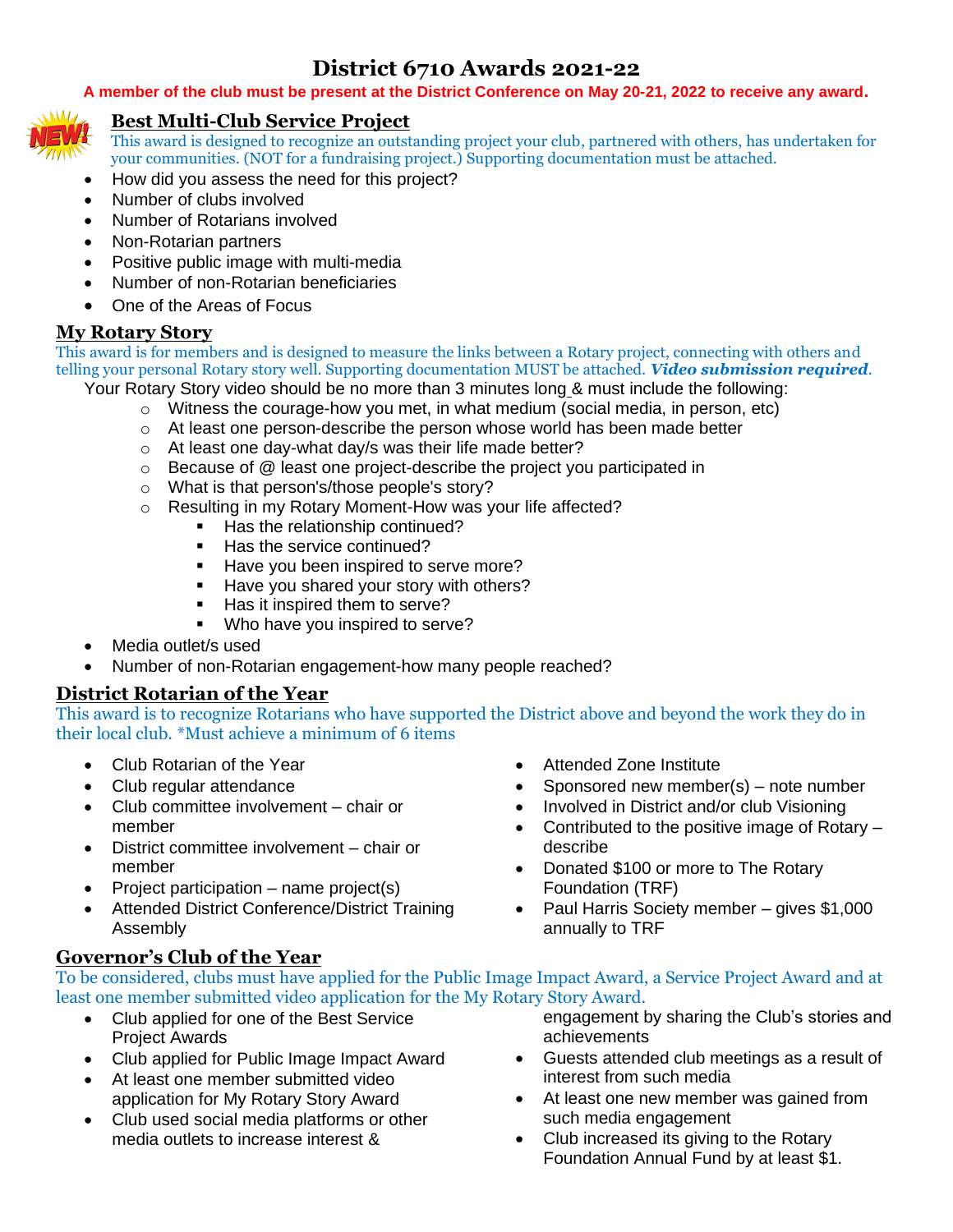### **Club Divisions**

**I -** Up to 20 members **II** - 21 to 40 members **III** - 41 to 100 members **IV** - More than 100 members

### **Best Community Service Project**

This award is designed to recognize an outstanding project your club has undertaken for your community. (NOT for a fundraising project.)

- How did you assess the need for this project?
- Number of club members involved
- Non-Rotarian partners
- Positive public image with multi-media
- Number of non-Rotarian beneficiaries
- One of the Areas of Focus

### **Best International Service Project**

This award is designed to recognize an outstanding project your club has undertaken for another location somewhere else in the world. (NOT for a fundraising project.)

- Needs assessment—How did they assess the need for the project?
- Number of club members involved
- Non-Rotarian partners
- Positive public image with multi-media
- Number of non-Rotarian beneficiaries
- One of the Areas of Focus

#### **Best Vocational Service Project**

This award is designed to recognize an outstanding project your club has undertaken (NOT for a fundraising project):

- uses your professional skills & expertise to serve your community,
- inspires others to behave ethically,
- helps young people achieve their career goals,
- &/or guides and encourages others in their professional development.
	- Number of club members involved
	- Non-Rotarian partners
	- Positive public image with multi-media
	- Number of non-Rotarian beneficiaries

### **Best Fundraising Project**

This award is designed to recognize an outstanding fundraising project your club has undertaken to support your good works. Multiple applications may be submitted. Categories: NEW & Continuing

- Number of club members involved
- Non-Rotarian partners
- Positive public image with multi-media
- Best use of all media traditional, website, social media to enhance awareness
- Number of people exposed (reach)
- Amount of funds raised
- Use of funds

### **Public Image Impact**

This award is designed to measure the links between telling your club's story well, public image/social media efforts, and inviting potential members to be guests. Supporting documentation MUST be attached.

- Media plan to increase interest and engagement by sharing stories and achievements
- Positive public image with multi-media
- Best use of all media traditional, website, social media to enhance awareness
- Number of people exposed (reach)
- # Guests attending club meetings from media exposure

### **Best Youth Service Project**

This award is designed to recognize an outstanding project your club has undertaken with &/or in support of youth. (NOT for a fundraising project.)

- Number of club members involved
- Non-Rotarian partners
- Positive public image with multi-media
- Number of non-Rotarian beneficiaries

### **Overall Youth Service Support**

Please note that this award is for your club's OVERALL service to youth in ALL categories of support. For a specific project, complete the Best Youth Service Project Award form.

- Numbers of club members involved
- Non-Rotarian partners
- Documented participation numbers in each youth program
- Interact, Rotaract, Speech Contest, service project, youth camps, Global Scholar applicant, Peace Scholar applicant, Interact Council Member, RYLA student and club member participation